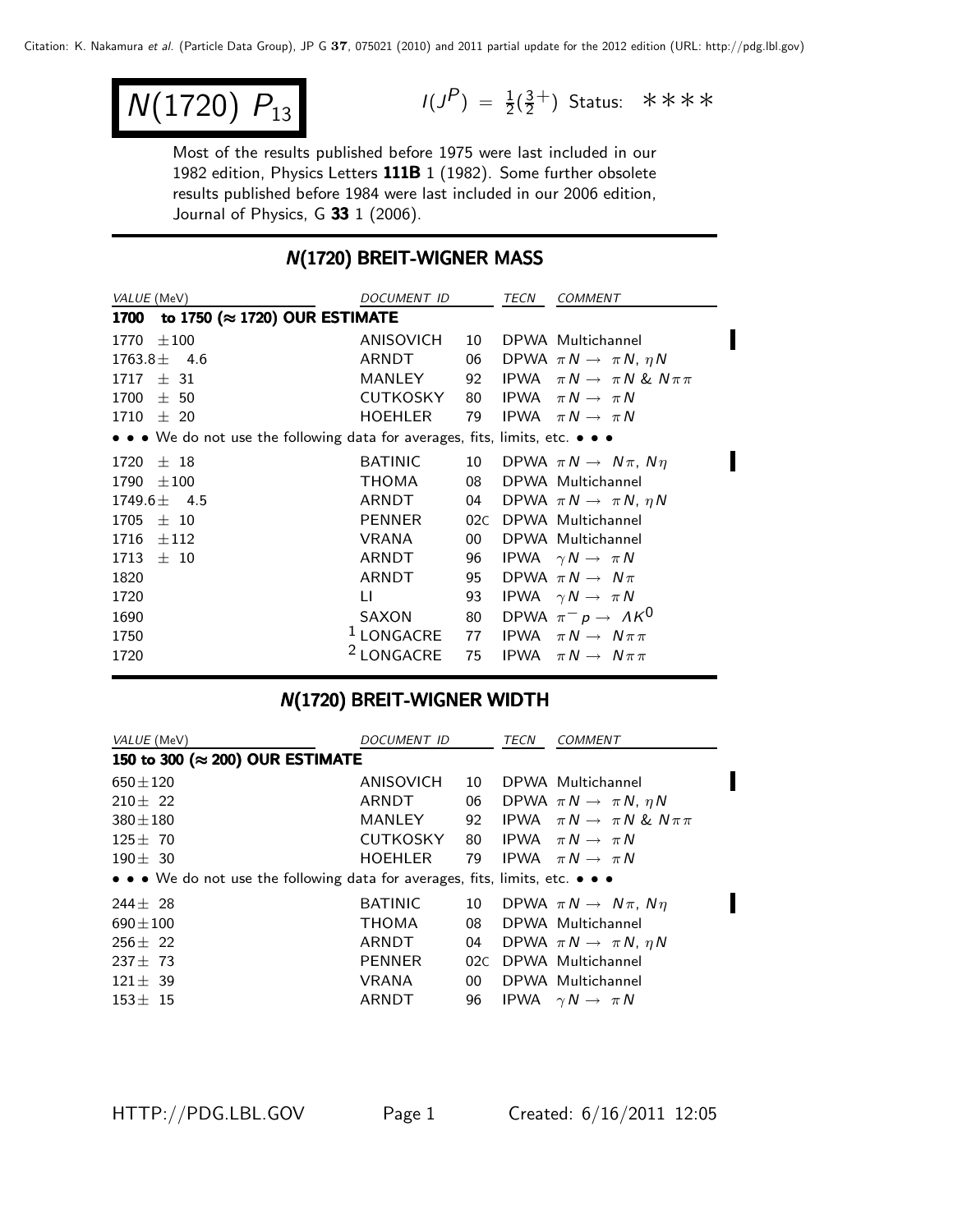| 354 | ARNDT        | 95 DPWA $\pi N \rightarrow N \pi$                           |
|-----|--------------|-------------------------------------------------------------|
| 200 | $\mathbf{H}$ | 93 IPWA $\gamma N \rightarrow \pi N$                        |
| 120 |              | SAXON 80 DPWA $\pi^- p \to A K^0$                           |
| 130 |              | <sup>1</sup> LONGACRE 77 IPWA $\pi N \rightarrow N \pi \pi$ |
| 150 |              | <sup>2</sup> LONGACRE 75 IPWA $\pi N \rightarrow N \pi \pi$ |
|     |              |                                                             |

# N(1720) POLE POSITION

| <b>REAL PART</b><br>VALUE (MeV)                                               | DOCUMENT ID           |        | TECN        | COMMENT                                   |
|-------------------------------------------------------------------------------|-----------------------|--------|-------------|-------------------------------------------|
| 1660 to 1690 (≈ 1675) OUR ESTIMATE                                            |                       |        |             |                                           |
| $1660 \pm 35$                                                                 | <b>ANISOVICH</b>      | 10     |             | DPWA Multichannel                         |
| 1666                                                                          | ARNDT                 | 06     |             | DPWA $\pi N \rightarrow \pi N$ , $\eta N$ |
| 1686                                                                          | <sup>3</sup> HOEHLER  | 93     | <b>SPED</b> | $\pi N \rightarrow \pi N$                 |
| $1680 \pm 30$                                                                 | <b>CUTKOSKY</b>       | 80     | <b>IPWA</b> | $\pi N \rightarrow \pi N$                 |
| • • • We do not use the following data for averages, fits, limits, etc. • • • |                       |        |             |                                           |
| $1691 \pm 23$                                                                 | <b>BATINIC</b>        | 10     |             | DPWA $\pi N \rightarrow N \pi$ , $N \eta$ |
| $1630 \pm 90$                                                                 | <b>THOMA</b>          | 08     |             | DPWA Multichannel                         |
| 1655                                                                          | ARNDT                 | 04     |             | DPWA $\pi N \rightarrow \pi N$ , $\eta N$ |
| 1692                                                                          | <b>VRANA</b>          | $00\,$ |             | DPWA Multichannel                         |
| 1717                                                                          | ARNDT                 | 95     |             | DPWA $\pi N \rightarrow N \pi$            |
| 1675                                                                          | ARNDT                 | 91     |             | DPWA $\pi N \rightarrow \pi N$ Soln SM90  |
| 1716 or 1716                                                                  | <sup>4</sup> LONGACRE | 78     | <b>IPWA</b> | $\pi N \rightarrow N \pi \pi$             |
| 1745 or 1748                                                                  | <sup>1</sup> LONGACRE | 77     |             | <b>IPWA</b> $\pi N \rightarrow N \pi \pi$ |
| $-2\times$ IMAGINARY PART                                                     |                       |        |             |                                           |
| VALUE (MeV)                                                                   | DOCUMENT ID           |        | TECN        | COMMENT                                   |
| 115 to 275 OUR ESTIMATE                                                       |                       |        |             |                                           |
| $360 + 80$                                                                    | ANISOVICH             | 10     |             | DPWA Multichannel                         |
| 355                                                                           | <b>ARNDT</b>          | 06     |             | DPWA $\pi N \rightarrow \pi N$ , $\eta N$ |
| 187                                                                           | <sup>3</sup> HOEHLER  | 93     | <b>SPED</b> | $\pi N \rightarrow \pi N$                 |
| $120 \pm 40$                                                                  | <b>CUTKOSKY</b>       | 80     | <b>IPWA</b> | $\pi N \rightarrow \pi N$                 |
| • • • We do not use the following data for averages, fits, limits, etc. • • • |                       |        |             |                                           |
| $233 \pm 23$                                                                  | <b>BATINIC</b>        | 10     |             | DPWA $\pi N \rightarrow N \pi$ , $N \eta$ |
| $460 + 80$                                                                    | <b>THOMA</b>          | 08     |             | DPWA Multichannel                         |
| 278                                                                           | <b>ARNDT</b>          | 04     |             | DPWA $\pi N \rightarrow \pi N$ , $\eta N$ |
| 94                                                                            | <b>VRANA</b>          | $00\,$ |             | DPWA Multichannel                         |
| 388                                                                           | ARNDT                 | 95     |             | DPWA $\pi N \rightarrow N \pi$            |
| 114                                                                           | ARNDT                 | 91     |             | DPWA $\pi N \rightarrow \pi N$ Soln SM90  |
| 124 or 126                                                                    | <sup>4</sup> LONGACRE | 78     | <b>IPWA</b> | $\pi N \rightarrow N \pi \pi$             |
| 135 or 123                                                                    | <sup>1</sup> LONGACRE | 77     | <b>IPWA</b> | $\pi N \rightarrow N \pi \pi$             |

# **N(1720) ELASTIC POLE RESIDUE**

#### MODULUS |r| MODULUS  $\vert r \vert$

| <i>VALUE</i> (MeV) | <i>DOCUMENT ID</i>                         |  | <i>TECN COMMENT</i>                          |
|--------------------|--------------------------------------------|--|----------------------------------------------|
| 25                 | ARNDT                                      |  | 06 DPWA $\pi N \rightarrow \pi N$ , $\eta N$ |
| 15                 | HOEHLER 93 SPED $\pi N \rightarrow \pi N$  |  |                                              |
| $8+2$              | CUTKOSKY 80 IPWA $\pi N \rightarrow \pi N$ |  |                                              |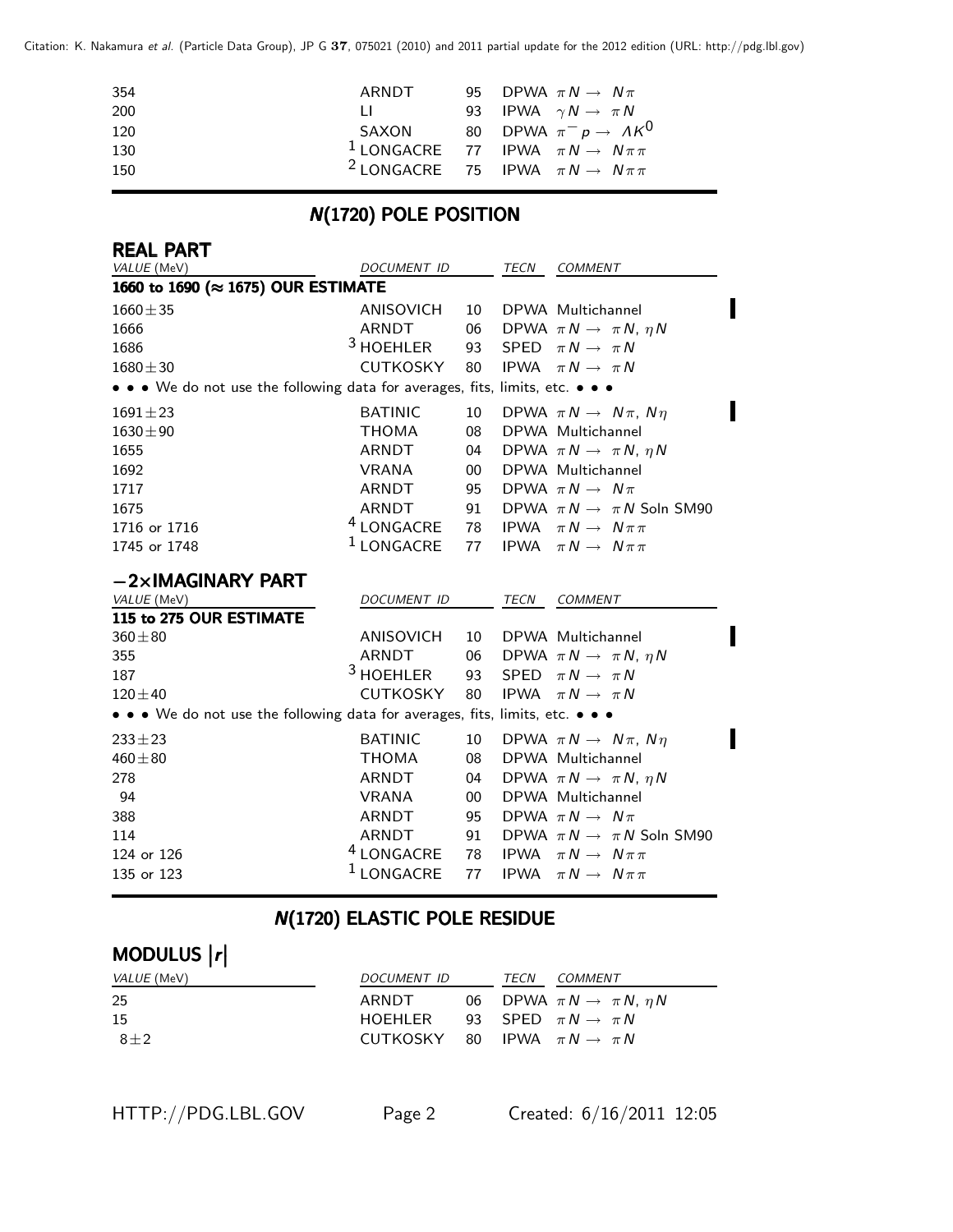| • • • We do not use the following data for averages, fits, limits, etc. • • •                                         |                |    |      |                                              |  |
|-----------------------------------------------------------------------------------------------------------------------|----------------|----|------|----------------------------------------------|--|
| 20                                                                                                                    | <b>BATINIC</b> | 10 |      | DPWA $\pi N \rightarrow N \pi$ , $N \eta$    |  |
| 20                                                                                                                    | ARNDT          | 04 |      | DPWA $\pi N \rightarrow \pi N$ , $\eta N$    |  |
| 39                                                                                                                    | ARNDT          |    |      | 95 DPWA $\pi N \rightarrow N \pi$            |  |
| 11                                                                                                                    | <b>ARNDT</b>   | 91 |      | DPWA $\pi N \rightarrow \pi N$ Soln SM90     |  |
| <b>PHASE <math>\theta</math></b>                                                                                      |                |    |      |                                              |  |
| VALUE $(^\circ)$                                                                                                      | DOCUMENT ID    |    | TECN | <b>COMMENT</b>                               |  |
| $-94$                                                                                                                 | ARNDT          |    |      | 06 DPWA $\pi N \rightarrow \pi N$ , $\eta N$ |  |
| $-160 \pm 30$                                                                                                         | CUTKOSKY       |    |      | 80 IPWA $\pi N \rightarrow \pi N$            |  |
| $\bullet \bullet \bullet$ We do not use the following data for averages, fits, limits, etc. $\bullet \bullet \bullet$ |                |    |      |                                              |  |
| $-109$                                                                                                                | <b>BATINIC</b> | 10 |      | DPWA $\pi N \rightarrow N \pi$ , $N \eta$    |  |
| $-88$                                                                                                                 | ARNDT          | 04 |      | DPWA $\pi N \rightarrow \pi N$ , $\eta N$    |  |
| $-70$                                                                                                                 | ARNDT          | 95 |      | DPWA $\pi N \rightarrow N \pi$               |  |
| $-130$                                                                                                                | ARNDT          | 91 |      | DPWA $\pi N \rightarrow \pi N$ Soln SM90     |  |
|                                                                                                                       |                |    |      |                                              |  |

# **N(1720) DECAY MODES**

The following branching fractions are our estimates, not fits or averages.

|                       | Mode                                   | Fraction $(\Gamma_i/\Gamma)$ |
|-----------------------|----------------------------------------|------------------------------|
| $\Gamma_1$            | $N\pi$                                 | $10 - 20 \%$                 |
| $\Gamma_2$            | $N\eta$                                | $(4.0 \pm 1.0)$ %            |
| $\Gamma_3$            | ΛK                                     | $1 - 15 \%$                  |
| $\Gamma_4$            | $\Sigma K$                             |                              |
| $\Gamma_{5}$          | $N\pi\pi$                              | $>70\%$                      |
| $\Gamma_6$            | $\Delta \pi$                           |                              |
| $\Gamma_7$            | $\Delta(1232)\pi$ , P-wave             |                              |
| $\Gamma_8$            | $N \rho$                               | $70 - 85 \%$                 |
| $\Gamma$ <sub>9</sub> | $N\rho$ , S=1/2, P-wave                |                              |
| $\Gamma_{10}$         | $N\rho$ , S=3/2, P-wave                |                              |
| $\Gamma_{11}$         | $N(\pi\pi)_{S\text{-wave}}^{I=0}$      |                              |
| $\Gamma_{12}$         | $p\gamma$                              | $0.003 - 0.10 \%$            |
|                       | $\Gamma_{13}$ $p\gamma$ , helicity=1/2 | $0.003 - 0.08 \%$            |
|                       | $\Gamma_{14}$ $p\gamma$ , helicity=3/2 | $0.001 - 0.03 \%$            |
| $\Gamma_{15}$         | $n\gamma$                              | $0.002 - 0.39 \%$            |
|                       | $\Gamma_{16}$ $n\gamma$ , helicity=1/2 | $0.0 - 0.002 \%$             |
| $\Gamma_{17}$         | $n\gamma$ , helicity $=3/2$            | $0.001 - 0.39 \%$            |

### **N(1720) BRANCHING RATIOS**

| $\Gamma(N\pi)/\Gamma_{\rm total}$ |             |    |      | $\Gamma_1/\Gamma$                              |
|-----------------------------------|-------------|----|------|------------------------------------------------|
| <i>VALUE</i>                      | DOCUMENT ID |    | TECN | COMMENT                                        |
| 0.10 to 0.20 OUR ESTIMATE         |             |    |      |                                                |
| $0.14 \pm 0.05$                   | ANISOVICH   | 10 |      | DPWA Multichannel                              |
| $0.094 \pm 0.005$                 | ARNDT       | 06 |      | DPWA $\pi N \rightarrow \pi N$ , $\eta N$      |
| $0.13 \pm 0.05$                   | MANLEY      |    |      | 92 IPWA $\pi N \rightarrow \pi N \& N \pi \pi$ |
| HTTP://PDG.LBL.GOV                | Page 3      |    |      | Created: 6/16/2011 12:05                       |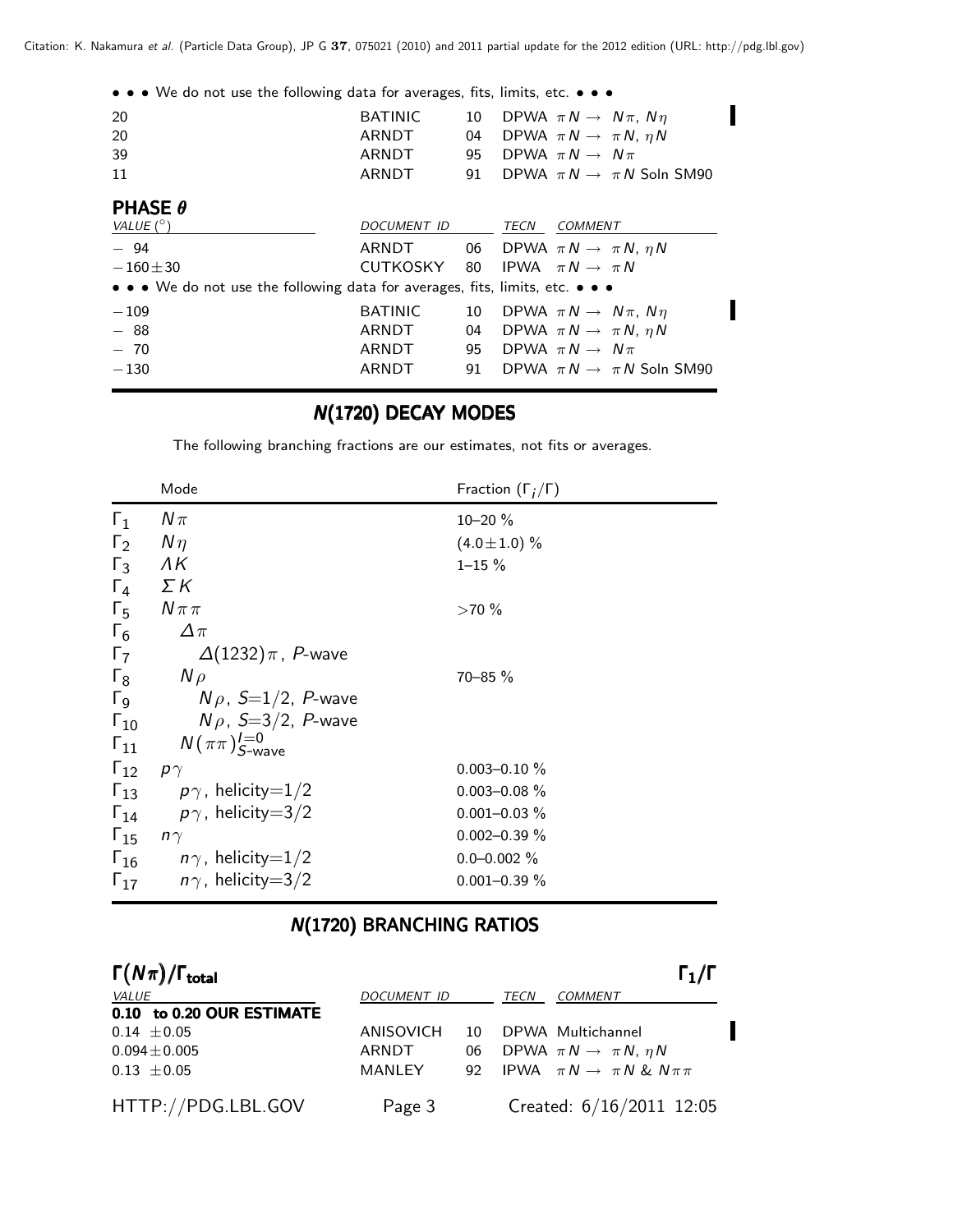| $0.10 \pm 0.04$                                                                                           | CUTKOSKY                 | 80     |      | IPWA $\pi N \rightarrow \pi N$               |                   |
|-----------------------------------------------------------------------------------------------------------|--------------------------|--------|------|----------------------------------------------|-------------------|
| $0.14 \pm 0.03$                                                                                           | HOEHLER                  | 79     |      | IPWA $\pi N \rightarrow \pi N$               |                   |
| • • • We do not use the following data for averages, fits, limits, etc. • • •                             |                          |        |      |                                              |                   |
| $0.18 \pm 0.03$                                                                                           | <b>BATINIC</b>           | 10     |      | DPWA $\pi N \rightarrow N \pi$ , $N \eta$    |                   |
| $0.09 \pm 0.06$                                                                                           | <b>THOMA</b>             | 08     |      | DPWA Multichannel                            |                   |
| $0.190 \pm 0.004$                                                                                         | ARNDT                    | 04     |      | DPWA $\pi N \rightarrow \pi N$ , $\eta N$    |                   |
| $0.17 \pm 0.02$                                                                                           | <b>PENNER</b>            | 02C    |      | DPWA Multichannel                            |                   |
| $0.05 \pm 0.05$                                                                                           | VRANA                    | $00-1$ |      | DPWA Multichannel                            |                   |
| 0.16                                                                                                      | ARNDT                    | 95     |      | DPWA $\pi N \rightarrow N \pi$               |                   |
| $\Gamma(N\eta)/\Gamma_{\rm total}$                                                                        |                          |        |      |                                              | $\Gamma_2/\Gamma$ |
| <b>VALUE</b>                                                                                              | DOCUMENT ID              |        |      | TECN COMMENT                                 |                   |
| $0.04 \pm 0.01$                                                                                           | VRANA                    | $00\,$ |      | DPWA Multichannel                            |                   |
| • • • We do not use the following data for averages, fits, limits, etc. • • •                             |                          |        |      |                                              |                   |
| $0.004 \pm 0.01$                                                                                          | <b>BATINIC</b>           |        |      | 10 DPWA $\pi N \rightarrow N \pi$ , $N \eta$ |                   |
| $0.10 \pm 0.07$                                                                                           | THOMA                    |        |      | 08 DPWA Multichannel                         |                   |
| $0.002 \pm 0.002$                                                                                         | PENNER                   |        |      | 02C DPWA Multichannel                        |                   |
| $\Gamma(\Lambda K)/\Gamma_{\rm total}$                                                                    |                          |        |      |                                              | $\Gamma_3/\Gamma$ |
| VALUE                                                                                                     | DOCUMENT ID TECN COMMENT |        |      |                                              |                   |
| $0.044 \pm 0.004$ OUR AVERAGE                                                                             |                          |        |      |                                              |                   |
| $0.043 \pm 0.004$                                                                                         | SHKLYAR                  | 05     |      | DPWA Multichannel                            |                   |
| $0.09 \pm 0.03$                                                                                           | <b>PENNER</b>            | 02C    |      | DPWA Multichannel                            |                   |
| • • • We do not use the following data for averages, fits, limits, etc. • • •                             |                          |        |      |                                              |                   |
| $0.12 \pm 0.09$                                                                                           | <b>THOMA</b>             | 08     |      | DPWA Multichannel                            |                   |
| $(\Gamma_i \Gamma_f)^{\frac{1}{2}} / \Gamma_{\text{total}}$ in $N \pi \rightarrow N(1720) \rightarrow AK$ |                          |        |      | $(\Gamma_1 \Gamma_3)^{\frac{1}{2}} / \Gamma$ |                   |
|                                                                                                           |                          |        |      |                                              |                   |
| <b>VALUE</b><br>$-0.14$ to $-0.06$ OUR ESTIMATE                                                           | DOCUMENT ID              |        | TECN | COMMENT                                      |                   |
| $-0.09$                                                                                                   | <b>BELL</b>              | 83     |      | DPWA $\pi^- p \to \Lambda K^0$               |                   |
|                                                                                                           | <b>SAXON</b>             |        |      | DPWA $\pi^- p \to \Lambda K^0$               |                   |
| $-0.11$                                                                                                   |                          | 80     |      |                                              |                   |

Note: Signs of couplings from  $\pi N \to N \pi \pi$  analyses were changed in the 1986 edition to agree with the baryon-first convention; the overall phase ambiguity is resolved by choosing a negative sign for the  $\Delta(1620)$   $S_{31}$ coupling to  $\Delta(1232)\pi$ .

|                                       | $(\Gamma_i\Gamma_f)^{\frac{1}{2}}/\Gamma_{\rm total}$ in $N\pi\to N(1720)\to \Delta(1232)\pi$ , P-wave   |      | $(\Gamma_1\Gamma_7)^{\frac{1}{2}}$ /Г        |
|---------------------------------------|----------------------------------------------------------------------------------------------------------|------|----------------------------------------------|
| <i>VALUE</i>                          | DOCUMENT ID                                                                                              | TECN | <b>COMMENT</b>                               |
| $\pm$ 0.27 to $\pm$ 0.37 OUR ESTIMATE |                                                                                                          |      |                                              |
| $-0.17$                               | <sup>1</sup> LONGACRE 77 IPWA $\pi N \rightarrow N \pi \pi$                                              |      |                                              |
|                                       | $(\Gamma_i\Gamma_f)^{\frac{1}{2}}/\Gamma_{\text{total}}$ in $N\pi \to N(1720) \to N\rho$ , S=1/2, P-wave |      | $(\Gamma_1\Gamma_9)^{\frac{1}{2}}$ /Γ        |
| VALUE                                 | DOCUMENT ID                                                                                              | TECN | COMMENT                                      |
| $+0.34 \pm 0.05$                      | MANLEY 92                                                                                                |      | IPWA $\pi N \rightarrow \pi N$ & $N \pi \pi$ |
| $-0.26$                               | <sup>1</sup> LONGACRE 77 IPWA $\pi N \rightarrow N \pi \pi$                                              |      |                                              |
| $+0.40$                               | $2$ LONGACRE 75                                                                                          |      | IPWA $\pi N \rightarrow N \pi \pi$           |

DPWA  $\pi^- p \to \Lambda K^0$ 

П

Π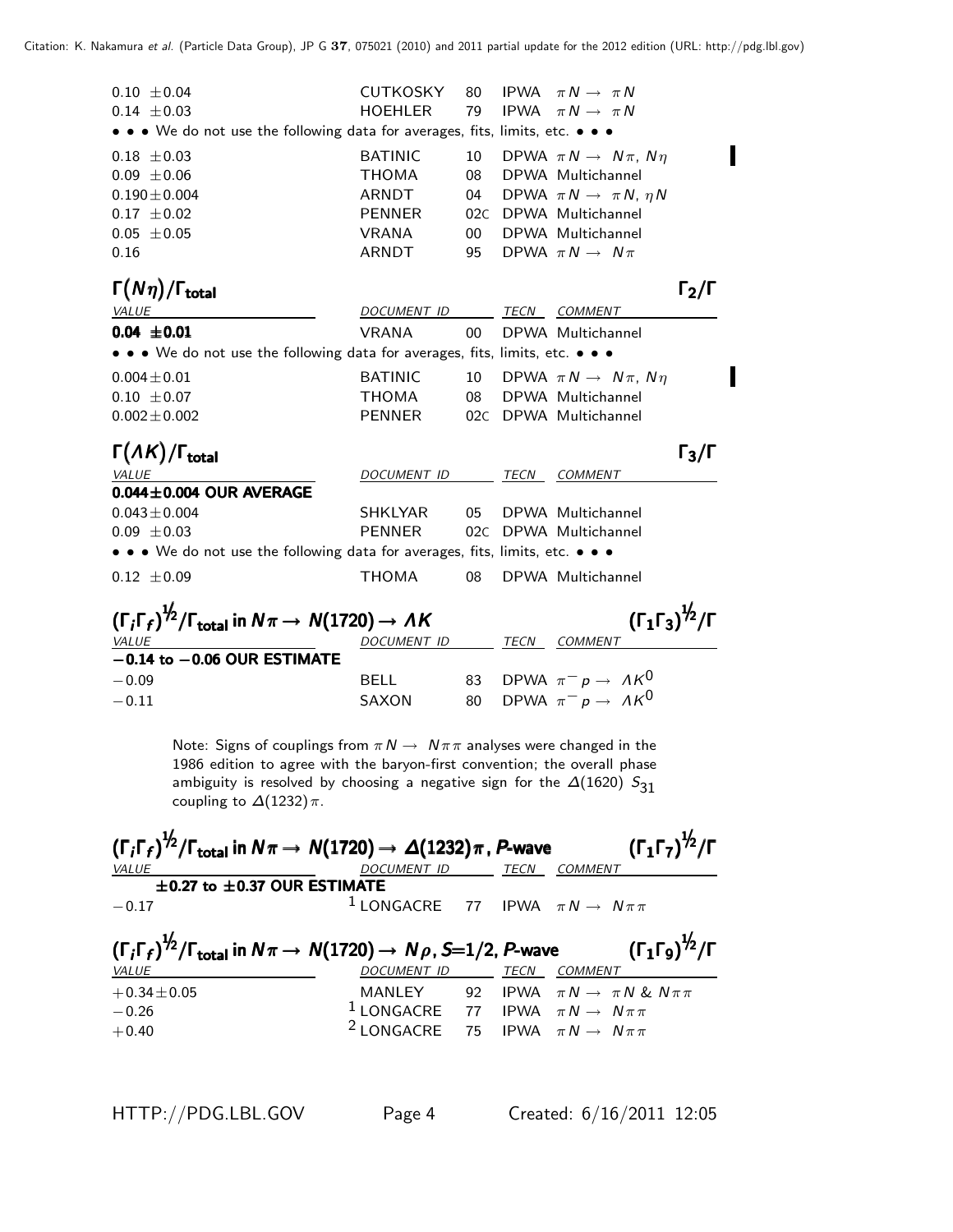Citation: K. Nakamura et al. (Particle Data Group), JP G **37**, 075021 (2010) and 2011 partial update for the 2012 edition (URL: http://pdg.lbl.gov)

| $\Gamma(N\rho, S=1/2, P$ -wave)/ $\Gamma_{\text{total}}$                                                                                                                               |                                                                       |        |             | $\Gamma_{9}/\Gamma$                                 |
|----------------------------------------------------------------------------------------------------------------------------------------------------------------------------------------|-----------------------------------------------------------------------|--------|-------------|-----------------------------------------------------|
| VALUE                                                                                                                                                                                  | <b>DOCUMENT ID</b>                                                    |        | <b>TECN</b> | COMMENT                                             |
| $0.91 + 0.01$                                                                                                                                                                          | VRANA                                                                 | $00\,$ |             | DPWA Multichannel                                   |
| $(\Gamma_i \Gamma_f)^{\frac{1}{2}} / \Gamma_{\text{total}}$ in $N\pi \to N(1720) \to N\rho$ , S=3/2, P-wave $(\Gamma_1 \Gamma_{10})^{\frac{1}{2}} / \Gamma$<br><b>VALUE</b><br>$+0.15$ | $\frac{DOCUMENT ID}{1$ LONGACRE 77 IPWA $\pi N \rightarrow N \pi \pi$ |        |             |                                                     |
| $(\Gamma_i \Gamma_f)^{\frac{1}{2}} / \Gamma_{\text{total}}$ in $N \pi \rightarrow N(1720) \rightarrow N(\pi \pi)_{S-\text{wave}}^{I=0}$<br>VALUE<br>$-0.19$                            | DOCUMENT ID<br>$1$ LONGACRE 77 IPWA $\pi N \rightarrow N \pi \pi$     |        | <u>TECN</u> | $(\Gamma_1\Gamma_{11})^{\frac{1}{2}}$ /Г<br>COMMENT |

#### N(1720) PHOTON DECAY AMPLITUDES

Papers on  $\gamma$  N amplitudes predating 1981 may be found in our 2006 edition, Journal of Physics, G 33 1 (2006).

### $N(1720) \rightarrow p\gamma$ , helicity-1/2 amplitude  $A_{1/2}$

| VALUE (GeV $^{-1/2}$ )                                                        | DOCUMENT ID     |    | TECN | COMMENT                              |
|-------------------------------------------------------------------------------|-----------------|----|------|--------------------------------------|
| $+0.018 \pm 0.030$ OUR ESTIMATE                                               |                 |    |      |                                      |
| $0.130 \pm 0.050$                                                             | ANISOVICH       | 10 |      | DPWA Multichannel                    |
| $0.097 \pm 0.003$                                                             | DUGGER          |    |      | 07 DPWA $\gamma N \rightarrow \pi N$ |
| $-0.015 \pm 0.015$                                                            | ARNDT           | 96 |      | IPWA $\gamma N \to \pi N$            |
| $0.044 + 0.066$                                                               | CRAWFORD        |    |      | 83 IPWA $\gamma N \rightarrow \pi N$ |
| $-0.004 \pm 0.007$                                                            | <b>AWAJI</b>    |    |      | 81 DPWA $\gamma N \rightarrow \pi N$ |
| • • • We do not use the following data for averages, fits, limits, etc. • • • |                 |    |      |                                      |
| 0.073                                                                         | <b>DRECHSEL</b> | 07 |      | DPWA $\gamma N \to \pi N$            |
| $-0.053$                                                                      | <b>PENNER</b>   |    |      | 02D DPWA Multichannel                |
| $0.012 \pm 0.003$                                                             | Ħ               | 93 |      | IPWA $\gamma N \rightarrow \pi N$    |

# $N(1720) \rightarrow p\gamma$ , helicity-3/2 amplitude  $A_{3/2}$

| VALUE (GeV $^{-1/2}$ )                                                        | <i>DOCUMENT ID</i>                    |    | <b>TECN</b> | COMMENT                              |
|-------------------------------------------------------------------------------|---------------------------------------|----|-------------|--------------------------------------|
| $-0.019 \pm 0.020$ OUR ESTIMATE                                               |                                       |    |             |                                      |
| $0.100 \pm 0.050$                                                             | ANISOVICH                             | 10 |             | DPWA Multichannel                    |
| $-0.039 \pm 0.003$                                                            | DUGGER                                |    |             | 07 DPWA $\gamma N \rightarrow \pi N$ |
| $0.007 \pm 0.010$                                                             | ARNDT                                 | 96 |             | IPWA $\gamma N \to \pi N$            |
| $-0.024 \pm 0.006$                                                            | CRAWFORD 83 IPWA $\gamma N \to \pi N$ |    |             |                                      |
| $-0.040 \pm 0.016$                                                            | AWAJI                                 | 81 |             | DPWA $\gamma N \rightarrow \pi N$    |
| • • • We do not use the following data for averages, fits, limits, etc. • • • |                                       |    |             |                                      |
| $-0.011$                                                                      | DRECHSEL                              |    |             | 07 DPWA $\gamma N \rightarrow \pi N$ |
| 0.027                                                                         | PENNER                                |    |             | 02D DPWA Multichannel                |
| $-0.022 \pm 0.003$                                                            | Ħ                                     |    |             | 93 IPWA $\gamma N \rightarrow \pi N$ |

### $N(1720) \rightarrow n\gamma$ , helicity-1/2 amplitude A<sub>1/2</sub>

| <i>VALUE</i> (GeV $^{-1/2}$ )   | DOCUMENT ID |  | TECN | COMMENT                              |
|---------------------------------|-------------|--|------|--------------------------------------|
| $+0.001 \pm 0.015$ OUR ESTIMATE |             |  |      |                                      |
| $0.007 + 0.015$                 | ARNDT       |  |      | 96 IPWA $\gamma N \rightarrow \pi N$ |
| $0.002 + 0.005$                 | AWAJI       |  |      | 81 DPWA $\gamma N \rightarrow \pi N$ |

Π

Π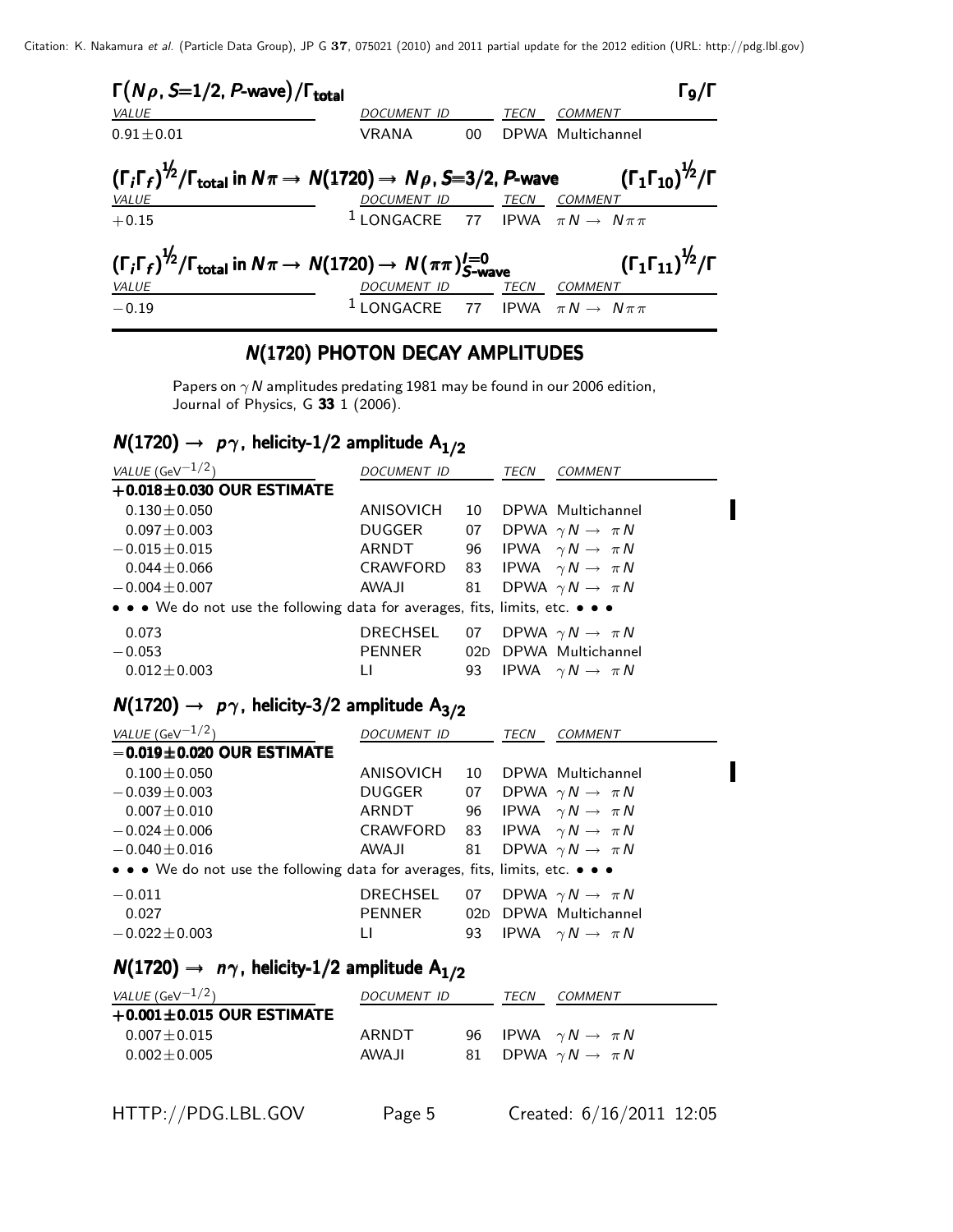Citation: K. Nakamura et al. (Particle Data Group), JP G **37**, 075021 (2010) and 2011 partial update for the 2012 edition (URL: http://pdg.lbl.gov)

• • • We do not use the following data for averages, fits, limits, etc. • • •

| $-0.003$          | DRECHSEL 07 DPWA $\gamma N \to \pi N$ |  |                              |
|-------------------|---------------------------------------|--|------------------------------|
| $-0.004$          | PFNNFR                                |  | 02D DPWA Multichannel        |
| $0.050 \pm 0.004$ | $\perp$                               |  | 93 IPWA $\gamma N \to \pi N$ |

#### $N(1720) \rightarrow n\gamma$ , helicity-3/2 amplitude A<sub>3/2</sub>

| VALUE (GeV $^{-1/2}$ )                                                        | <i>DOCUMENT ID</i> | TECN<br>COMMENT                      |
|-------------------------------------------------------------------------------|--------------------|--------------------------------------|
| $-0.029 \pm 0.061$ OUR ESTIMATE                                               |                    |                                      |
| $-0.005 \pm 0.025$                                                            | ARNDT              | 96 IPWA $\gamma N \rightarrow \pi N$ |
| $-0.015 \pm 0.019$                                                            | AWAJI              | 81 DPWA $\gamma N \rightarrow \pi N$ |
| • • • We do not use the following data for averages, fits, limits, etc. • • • |                    |                                      |
| $-0.031$                                                                      | DRECHSEL           | 07 DPWA $\gamma N \to \pi N$         |
| 0.003                                                                         | PENNER             | 02D DPWA Multichannel                |
| $-0.017 \pm 0.004$                                                            | Ħ                  | 93 IPWA $\gamma N \rightarrow \pi N$ |
|                                                                               |                    |                                      |

#### $N(1720)$   $\gamma p \rightarrow \Lambda K^{+}$  AMPLITUDES

| $(\Gamma_i \Gamma_f)^{\frac{1}{2}} / \Gamma_{\text{total}}$ in $p\gamma \rightarrow N(1720) \rightarrow AK^+$                         |                    |      |             | $(E_{1+}$ amplitude) |  |
|---------------------------------------------------------------------------------------------------------------------------------------|--------------------|------|-------------|----------------------|--|
| VALUE (units $10^{-3}$ )                                                                                                              | <b>DOCUMENT ID</b> |      | TECN        |                      |  |
| • • • We do not use the following data for averages, fits, limits, etc. • • •                                                         |                    |      |             |                      |  |
| $10.2 + 0.2$                                                                                                                          | WORKMAN            | 90   | <b>DPWA</b> |                      |  |
| 9.52                                                                                                                                  | TANABE             | 89   | <b>DPWA</b> |                      |  |
| $p\gamma \rightarrow N(1720) \rightarrow AK^+$ phase angle $\theta$                                                                   |                    |      |             | $(E_{1+}$ amplitude) |  |
| VALUE (degrees)                                                                                                                       | DOCUMENT ID        |      | TECN        |                      |  |
| $\bullet \bullet \bullet$ We do not use the following data for averages, fits, limits, etc. $\bullet \bullet \bullet$                 |                    |      |             |                      |  |
| $-124 + 2$                                                                                                                            | WORKMAN            | 90 — | <b>DPWA</b> |                      |  |
| $-103.4$                                                                                                                              | TANABE             | 89.  | <b>DPWA</b> |                      |  |
| $(\Gamma_i \Gamma_f)^{\frac{1}{2}} / \Gamma_{\text{total}}$ in $p\gamma \rightarrow N(1720) \rightarrow AK^+$<br>$(M_{1+}$ amplitude) |                    |      |             |                      |  |
| VALUE (units $10^{-3}$ )                                                                                                              | DOCUMENT ID        |      | TECN        |                      |  |
| • • • We do not use the following data for averages, fits, limits, etc. • • •                                                         |                    |      |             |                      |  |
| $-4.5 + 0.2$                                                                                                                          | WORKMAN            | 90   | <b>DPWA</b> |                      |  |
| 3.18                                                                                                                                  | TANABE             | 89   | <b>DPWA</b> |                      |  |

#### **N(1720) FOOTNOTES**

- $1$  LONGACRE 77 pole positions are from a search for poles in the unitarized T-matrix; the first (second) value uses, in addition to  $\pi N \to N \pi \pi$  data, elastic amplitudes from a Saclay (CERN) partial-wave analysis. The other LONGACRE 77 values are from eyeball fits with Breit-Wigner circles to the T-matrix amplitudes.
- 2 From method II of LONGACRE 75: eyeball fits with Breit-Wigner circles to the T-matrix amplitudes.
- 3 See HOEHLER 93 for a detailed discussion of the evidence for and the pole parameters of N and  $\Delta$  resonances as determined from Argand diagrams of  $\pi N$  elastic partial-wave amplitudes and from plots of the speeds with which the amplitudes traverse the diagrams.

4 LONGACRE 78 values are from a search for poles in the unitarized T-matrix. The first (second) value uses, in addition to  $\pi N \to N \pi \pi$  data, elastic amplitudes from a Saclay (CERN) partial-wave analysis.